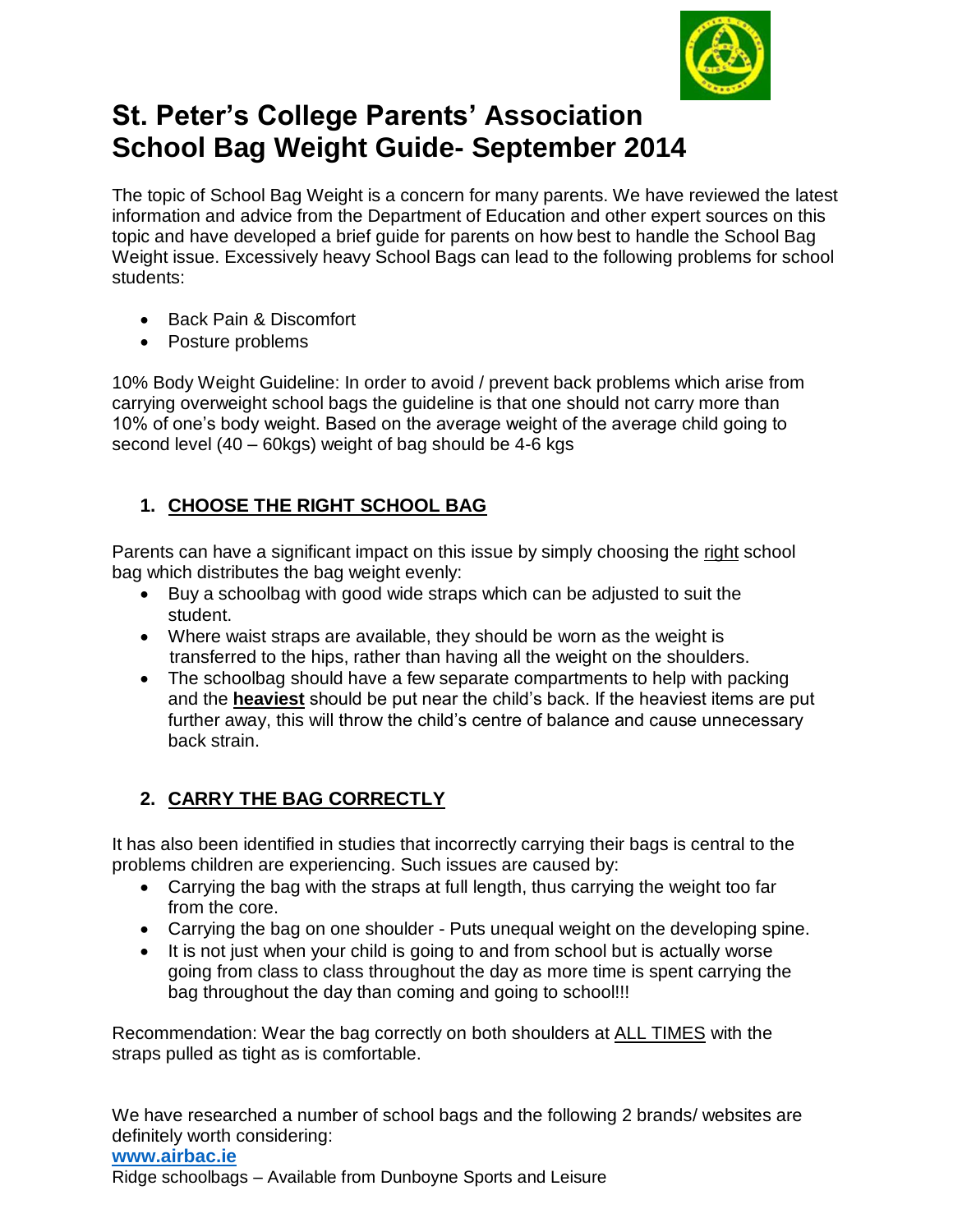## **3. BE ORGANISED**

As soon as your child gets his/her timetable, sit down with them and plan with them which books are needed on which days and which books can be left in the lockers provided for each student. Work with your child to develop a School Bag Book Carrying timetable that reflects their subject timetable. Students should only carry books for 3 classes at a time in their school bag. To achieve this, students need to take time at their lockers before assembly, at morning break and at lunchtime. Bag hooks are also provided by the school so encourage your child to use them.

## **IN SUMMARY**

- Select the right School Bag
- Explain correct carrying method and reasons why to your child
- Help them to develop a School Bag Book Carrying schedule

The above will help significantly in the prevention of back strain.

## **ADDITONAL OPTIONS (parents may wish to consider)**

Having carried out the above recommendations, parents may wish to consider the following additional options based on their individual needs:

### 1. **Second Copies of Some Books**

Working with their son/daughter parents can choose to identify some of the heavier books in the child's bag and may wish to purchase a second copy of those books. Copies can be purchased either new or second hand from former students, local booksellers, or online suppliers. The second copy can be kept at home and the other copy in the school locker thus eliminating the need to carry the heavier books. Purchasing some of the heavier books between groups of friends who live nearby could also be a less expensive option. Always ensure you have the correct **edition** of book, you can check this by look up book **isbn** (barcode at the back of book)

**Useful Information**: There are a number of websites that offer second hand school books including:

nationalbookexchange.ie Done deal.ie Adverts.ie Schooldays.ie

### **2. Electronic Textbooks**

Some books are available as an e-book and you can purchase a licence for these from book suppliers. These are available in 1 year and 3 year options. This may be an option instead of a  $2^{nd}$  set of books if a compatible device is available at home. Parents may choose to purchase electronic textbooks for homework thus saving the student carrying books to/from school. The following points should be taken into consideration:

**E-Book Rental Costs** – The rental costs of e-books currently appears relatively expensive, with parents sometimes having to pay an annual licence fee for each book. This